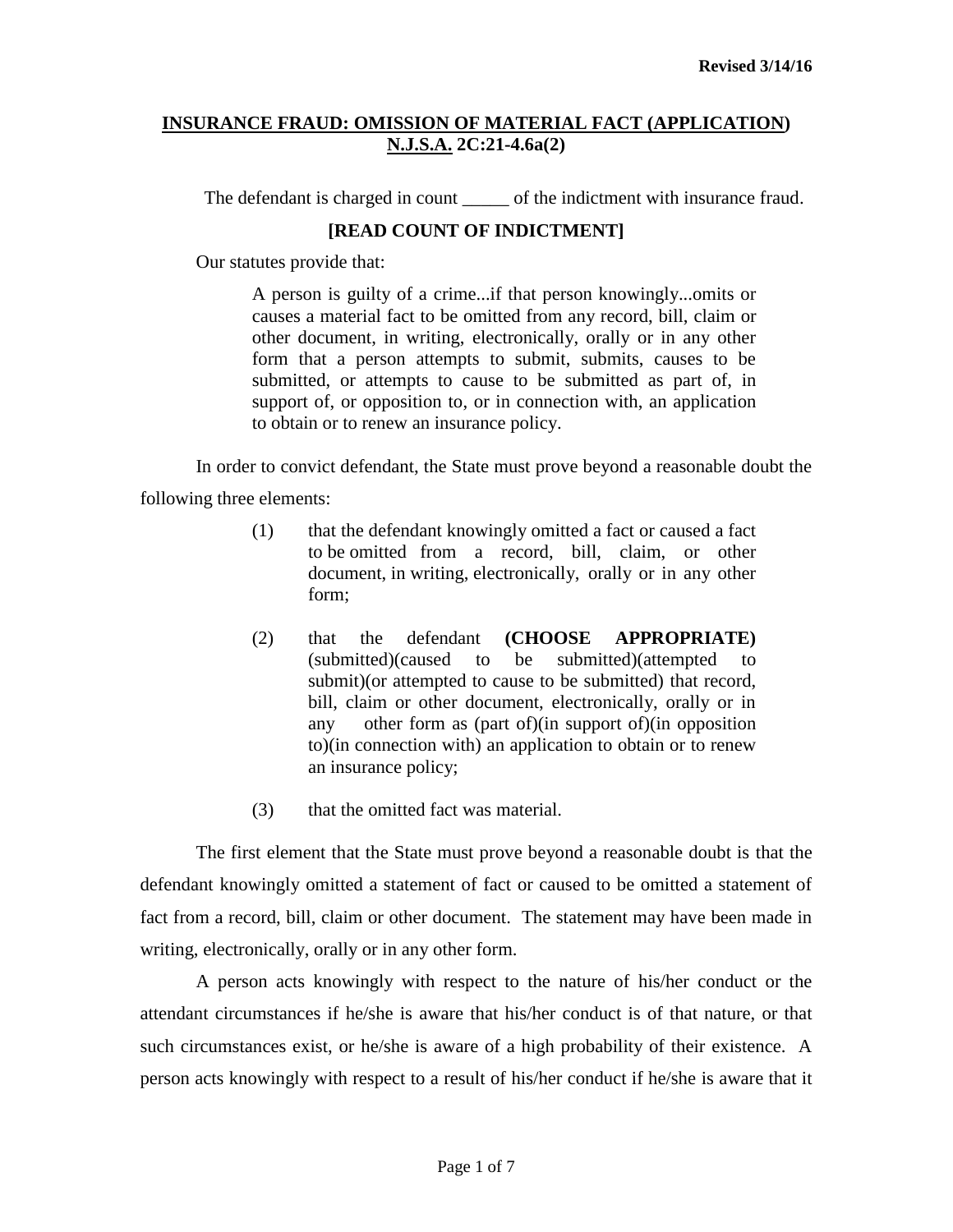is practically certain that his/her conduct will cause such a result. "Knowing," "with knowledge," or equivalent terms have the same meaning. Knowingly is a state of mind and cannot be seen and can only be determined by inference from conduct, words or acts. Therefore, it is not necessary that witnesses be produced by the State to testify that a defendant said that he/she knowingly did something. His/Her knowledge may be gathered from his/her acts and his/her conduct and from all he/she said and did at the particular time and place and from all the surrounding circumstances reflected in the testimony [and evidence adduced at trial].

The second element the State must prove beyond a reasonable doubt is that the defendant (submitted) (caused to be submitted) (attempted<sup>1</sup> to submit)(attempted to cause to be submitted) the statement (as part of) (in connection with)(in support of)(in opposition to) an application to obtain or to renew an insurance policy.

To obtain means to bring about a transfer or purported transfer of a legal interest in property. $2$ 

Property means anything of value, including real estate, tangible and intangible personal property, contract rights, choses in action and other interests in or claims to wealth, and financial instruments.<sup>3</sup>

An application to renew an insurance policy means an application to an insurer to replace or supersede a policy previously issued and delivered by the same insurer to the applicant at the end of the policy period or an application to an insurer for the issuance and delivery of a certificate or notice extending the term of the policy beyond its policy period or terms.<sup>4</sup>

"Insurance policy" means the instrument, in writing, electronically or in any other form, in which are set forth the terms of any certificate of insurance, binder of coverage, contract of insurance or contract of re-insurance, issued by an insurance company, including, but not limited to, a State-assigned risk plan, plan of indemnity protection provided by or on behalf of a joint insurance fund or benefit plan, motor club service

<sup>1</sup> If attempt is charged, the jury should be instructed from the Model Jury Charge, Attempt N.J.S.A. 2C:5-1, as attempt requires a purposeful mental state.

N.J.S.A. 2C:20-1(f).

 $N.J.S.A. 2C: 20-1(g).$ 

<sup>4</sup> N.J.S.A. 17:29C-6(E); N.J.S.A. 17:33B-33. *See also* Barbera Corp. v. Bob Maneely Ins. Agency, 197 N.J.Super. 339, 344 (App. Div. 1984).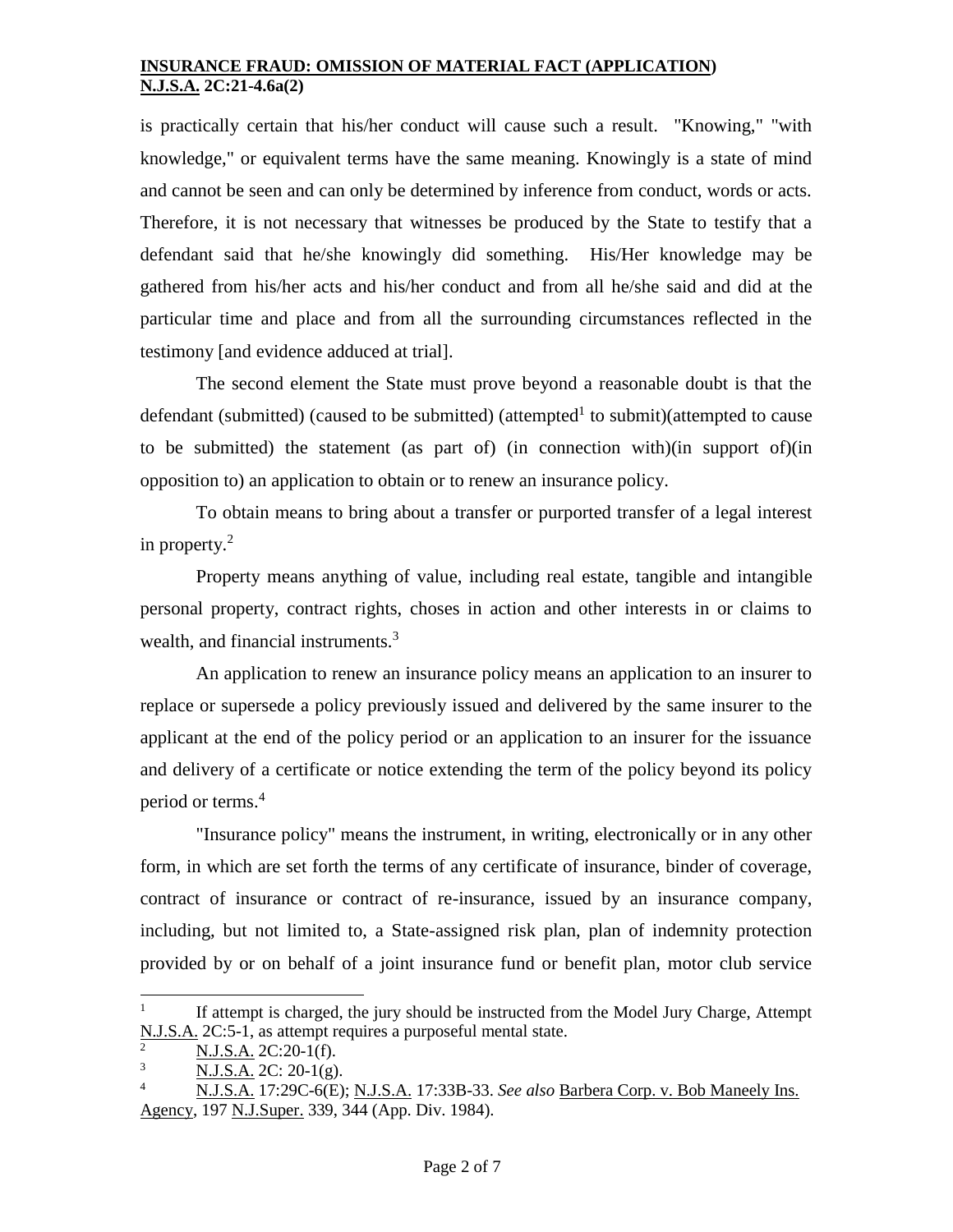plan, or guaranty bond, surety bond, cash bond or any other alternative to insurance authorized or permitted by the State of New Jersey.<sup>5</sup>

"Insurance company" means any person, company, corporation, unincorporated association, partnership, professional corporation, agency of government and any other entity authorized or permitted to do business in New Jersey, subject to regulation by the State, or incorporated or organized under the laws of any other state of the United States or of any foreign nation or of any province or territory thereof, to indemnify another against loss, damage, risk or liability arising from a contingent or unknown event. Insurance company includes, but is not limited to, an insurance company as that term is defined in section 3 of P.L. 1983, c. 320 (C.17:33A-3), self-insurer, re-insurer, reciprocal exchange, inter-insurer, hospital, medical or health service corporation, health maintenance organization, surety, assigned risk plan, joint insurance fund, and any other entity legally engaged in the business of insurance as authorized or permitted by the State of New Jersey, including but not limited to any such entity incorporated or organized under the laws of any other state of the United States or of any foreign nation or of any province or territory thereof.<sup>6</sup>

### **[CHARGE APPROPRIATE SECTION IF APPLICABLE:**

Insurance company includes, but is not limited to, an insurance company which can be in the form of any corporation, association, partnership, reciprocal exchange, interinsurer, Lloyd's insurer, fraternal benefit society or other person engaged in the business of insurance pursuant to Subtitle 3 of Title 17 of the Revised Statutes (C. 17:17- 1 et seq.), or Subtitle 3 of Title 17B of the New Jersey Statutes (C. 17B:17-1 et seq.); or any medical service corporation operating pursuant to P.L. 1940, c. 74 (C. [17:48A-1 et](http://web2.westlaw.com/find/default.wl?rp=%2ffind%2fdefault.wl&vc=0&DB=1000045&DocName=NJST17%3A48A%2D1&FindType=L&AP=&fn=_top&rs=WLW8.02&mt=Westlaw&vr=2.0&sv=Split)  [seq.\)](http://web2.westlaw.com/find/default.wl?rp=%2ffind%2fdefault.wl&vc=0&DB=1000045&DocName=NJST17%3A48A%2D1&FindType=L&AP=&fn=_top&rs=WLW8.02&mt=Westlaw&vr=2.0&sv=Split); or any hospital service corporation operating pursuant to  $P.L.$  1938,  $C.$  366 [\(C.](http://web2.westlaw.com/find/default.wl?rp=%2ffind%2fdefault.wl&vc=0&DB=1000045&DocName=NJST17%3A48%2D1&FindType=L&AP=&fn=_top&rs=WLW8.02&mt=Westlaw&vr=2.0&sv=Split) [17:48-1 et seq.\)](http://web2.westlaw.com/find/default.wl?rp=%2ffind%2fdefault.wl&vc=0&DB=1000045&DocName=NJST17%3A48%2D1&FindType=L&AP=&fn=_top&rs=WLW8.02&mt=Westlaw&vr=2.0&sv=Split); or any health service corporation operating pursuant to P.L. 1985, c. 236 (C. [17:48E-1 et seq.\)](http://web2.westlaw.com/find/default.wl?rp=%2ffind%2fdefault.wl&vc=0&DB=1000045&DocName=NJST17%3A48E%2D1&FindType=L&AP=&fn=_top&rs=WLW8.02&mt=Westlaw&vr=2.0&sv=Split); or any dental service corporation operating pursuant to P.L. 1968, c. 305 (C. [17:48C-1 et seq.\)](http://web2.westlaw.com/find/default.wl?rp=%2ffind%2fdefault.wl&vc=0&DB=1000045&DocName=NJST17%3A48C%2D1&FindType=L&AP=&fn=_top&rs=WLW8.02&mt=Westlaw&vr=2.0&sv=Split); or any dental plan organization operating pursuant to P.L. 1979, c. 478 (C. [17:48D-1 et seq.\)](http://web2.westlaw.com/find/default.wl?rp=%2ffind%2fdefault.wl&vc=0&DB=1000045&DocName=NJST17%3A48D%2D1&FindType=L&AP=&fn=_top&rs=WLW8.02&mt=Westlaw&vr=2.0&sv=Split); or any insurance plan operating pursuant to P.L. 1970, c. 215 (C. [17:29D-1\)](http://web2.westlaw.com/find/default.wl?rp=%2ffind%2fdefault.wl&vc=0&DB=1000045&DocName=NJST17%3A29D%2D1&FindType=L&AP=&fn=_top&rs=WLW8.02&mt=Westlaw&vr=2.0&sv=Split); or the New Jersey Insurance Underwriting Association

6 Id.

l <sup>5</sup> N.J.S.A. 2C:21-4.5.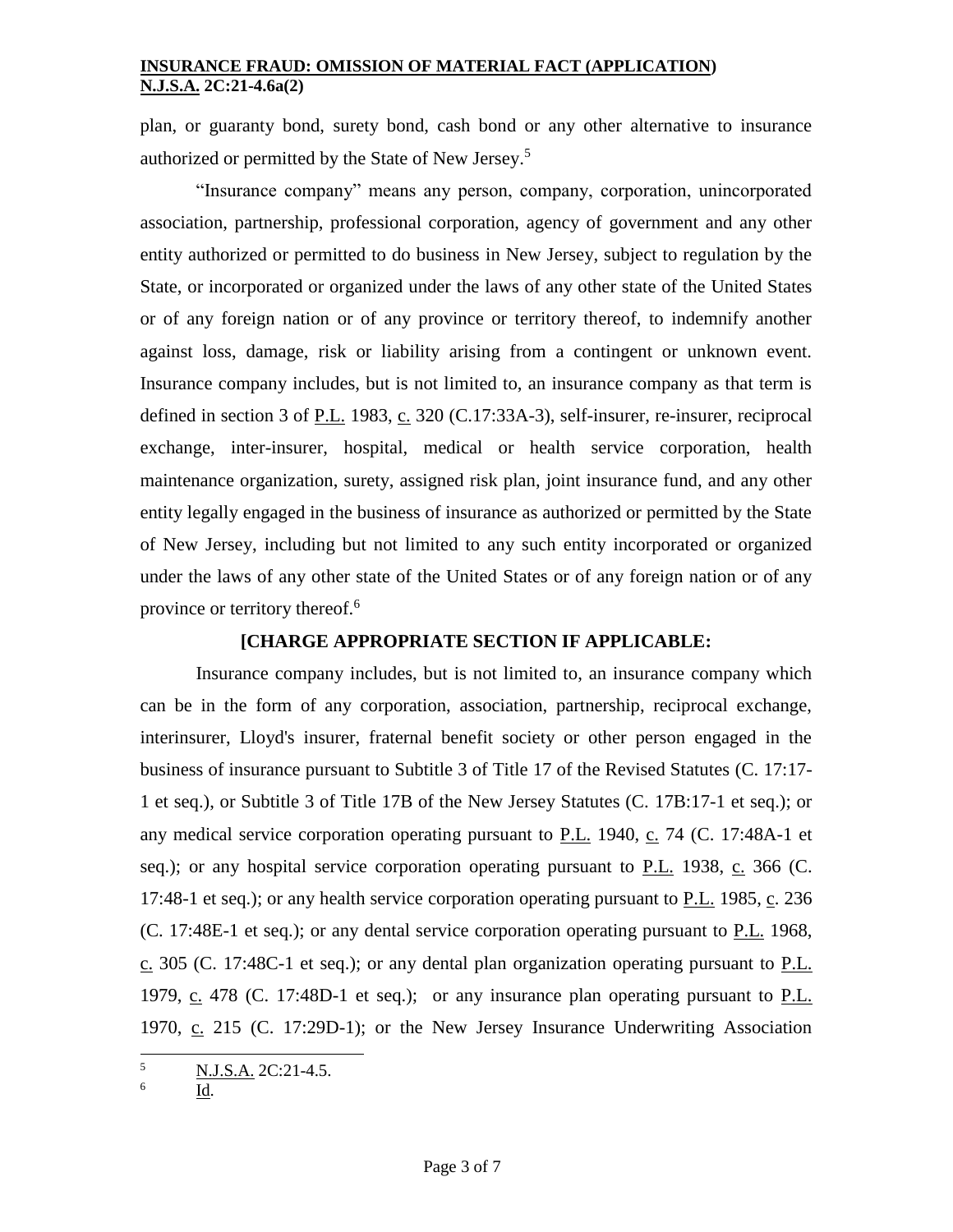operating pursuant to P.L. 1968, c. 129 (C. [17:37A-1 et seq.\)](http://web2.westlaw.com/find/default.wl?rp=%2ffind%2fdefault.wl&vc=0&DB=1000045&DocName=NJST17%3A37A%2D1&FindType=L&AP=&fn=_top&rs=WLW8.02&mt=Westlaw&vr=2.0&sv=Split); or the New Jersey Automobile Full Insurance Underwriting Association operating pursuant to P.L. 1983, c. 65 (C. [17:30E-1 et seq.\)](http://web2.westlaw.com/find/default.wl?rp=%2ffind%2fdefault.wl&vc=0&DB=1000045&DocName=NJST17%3A30E%2D1&FindType=L&AP=&fn=_top&rs=WLW8.02&mt=Westlaw&vr=2.0&sv=Split) and the Market Transition Facility operating pursuant to section 88 of P.L. 1990, c. 8 (C. [17:33B-11\)](http://web2.westlaw.com/find/default.wl?rp=%2ffind%2fdefault.wl&vc=0&DB=1000045&DocName=NJST17%3A33B%2D11&FindType=L&AP=&fn=_top&rs=WLW8.02&mt=Westlaw&vr=2.0&sv=Split); or any risk retention group or purchasing group operating pursuant to the "Liability Risk Retention Act of 1986," [15 U.S.C.](http://web2.westlaw.com/find/default.wl?rp=%2ffind%2fdefault.wl&vc=0&DB=1000546&DocName=15USCAS3901&FindType=L&AP=&fn=_top&rs=WLW8.02&mt=Westlaw&vr=2.0&sv=Split) § 3901 et  $seq.$ <sup>7</sup> or a self-insurer, re-insurer, reciprocal exchange, inter-insurer, hospital, medical or health service corporation, health maintenance organization, surety, assigned risk plan, joint insurance fund, and any other entity legally engaged in the business of insurance as authorized or permitted by the State of New Jersey, including but not limited to any such entity incorporated or organized under the laws of any other state of the United States or of any foreign nation or of any province or territory thereof.<sup>8</sup>]

# **[RESUME MAIN CHARGE]**

The third element the State must prove beyond a reasonable doubt is that the omitted statement of fact was material.

An omitted fact is material if it could have reasonably affected the decision by an insurance company to provide insurance coverage to a claimant or the decision to provide any benefit pursuant to an insurance policy or the decision to provide reimbursement or the decision to pay a claim.<sup>9</sup> (THE COURT SHOULD TAILOR THIS PORTION OF **THE CHARGE TO THE FACTS IF MATERIALITY IS DISPUTED)**<sup>10</sup>

# **[CHARGE IF APPLICABLE]**

### **(Statutory Inference regarding signature or initials)**<sup>11</sup>

If you find that \_\_\_\_\_\_\_\_ signed or initialed an application, bill, claim, affidavit, certification, record or other document, then you may infer that he/she read and reviewed the application, bill, claim, affidavit, certification, record or other document.

N.J.S.A. 2C:21-4.6(c).

l  $\frac{P.L.}{NIS A}$  1983, c. 320 (sec. 3)(N.J.S.A. 17:33A-3).

<sup>8</sup> N.J.S.A. 2C:21-4.5.

<sup>&</sup>lt;sup>9</sup> State v. Goodwin, 224 N.J. 102, 115 (2016).

<sup>10</sup> See Model Jury Charges, Criminal, Perjury, N.J.S.A. 2C:28-1b. It should not be considered to be exhaustive. This paragraph should be tailored to the appropriate facts of the case if the issue regarding materiality is disputed or falls outside the examples cited. The New Jersey Supreme Court has consistently held that the subjective good faith of the applicant regarding an "innocent" mistake was not relevant to the materiality determination. Palisades Safety and Ins. Ass'n v. Bastien, 175 N.J. 144, 151 (1995).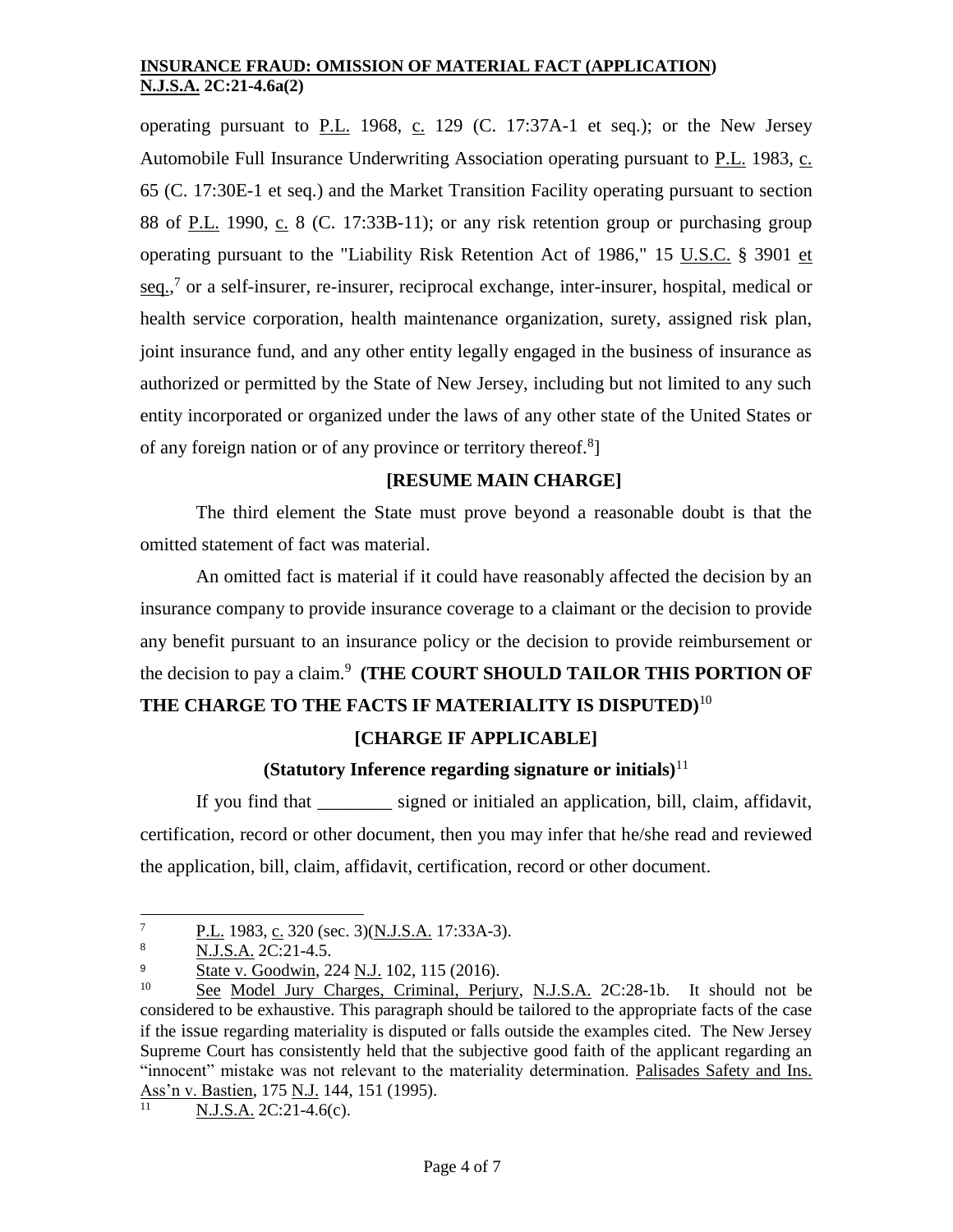An inference is a deduction of fact that may be drawn logically and reasonably from another fact or group of facts established by the evidence. Whether or not an inference should be drawn is for you to decide using your own common sense, knowledge and everyday experience. Ask yourselves is it probable, logical and reasonable. However, you are never required or compelled to draw an inference. You alone decide whether the facts and circumstances shown by the evidence support an inference and you are always free to draw or not to draw an inference. If you draw an inference, you should weigh it in connection with all the other evidence in the case keeping in mind that the burden of proof is upon the State to prove all the elements of the crime beyond a reasonable doubt.

# **[CHARGE IF APPLICABLE]**

#### **(Multiple fraudulent statements alleged in a single narrative or document)**

The State alleges that the defendant omitted multiple statements of facts that are alleged to be material. Multiple fraudulent statements may be considered by you to constitute multiple acts of insurance fraud only if the alleged fraudulent statement relates to a conceptually distinct claim. (Here, the State alleges the claims are distinct: Instruct the jury as to the nature of the State's claim. Charge the defendant's version, if requested.)

If the multiple statements made in a single narrative or document relate to a claim that is conceptually similar, it may then constitute only a single act of insurance fraud.<sup>12</sup> Thus, you must unanimously find that the State has met its burden to prove the four elements that I have defined for you as to a particular statement contained in any single narrative or document.<sup>13</sup> In other words, all twelve of you must agree that a particular

<sup>&</sup>lt;sup>12</sup> State v. Fleischman, 189 N.J. 539, 554 (2007). As an example where multiple false statements in a single narrative would constitute separate acts, Fleischman points to the situation where a false statement is made that an automobile was stolen, and that a false claim was made that a fur coat was in the automobile at the time of the theft. This would constitute separate acts of insurance fraud, even if contained in a single narrative. Id. at 546-547 n.3.

<sup>&</sup>lt;sup>13</sup> The Committee's view is that this specific unanimity charge is required as to a particular statement pursuant to State v. Frisby, 174 N.J. 583 (2002) and State v. Gentry, 183 N.J. 30 (2005) and the cases cited therein as a matter of state constitutional law. Although a specific unanimity charge is not required in every circumstance where the jury must find some preliminary factual circumstances which might be evidence of a single course of conduct, *see e.g*. State v. Parker, 124 N.J. 628, 633 (1994) and examples cited therein, the discrete inquiry the jury must undertake regarding the materiality of a statement seems to make this scenario more like those examples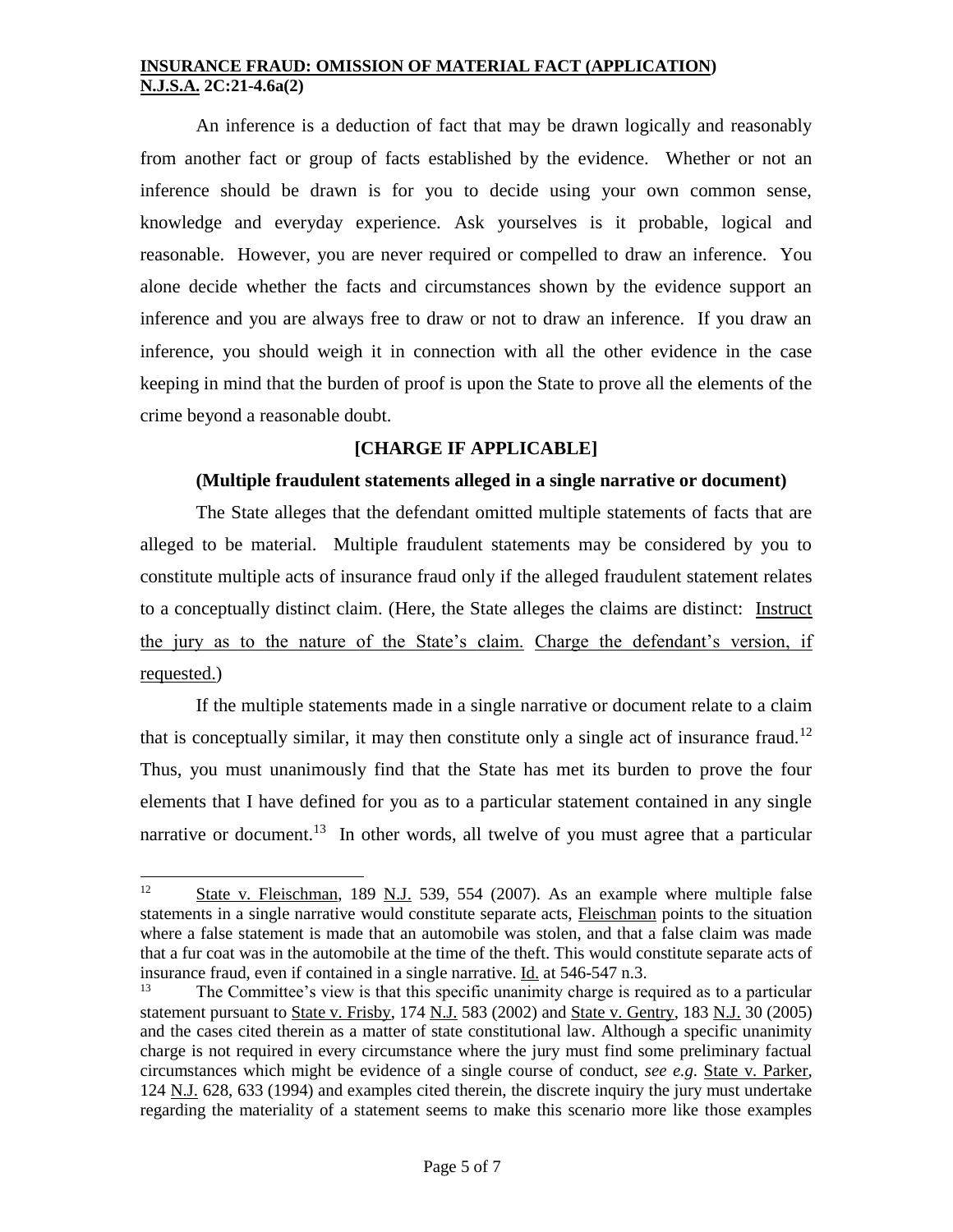statement contained in the narrative or document satisfies all four elements beyond a reasonable doubt in order to find the defendant guilty.

### **[RESUME MAIN CHARGE]**

If the State has failed to prove any of these elements beyond a reasonable doubt, then you must find defendant not guilty of the crime of insurance fraud. If you find that the State has proven beyond a reasonable doubt each of the four elements, then you must find defendant guilty of the crime of insurance fraud. If you find the defendant guilty of the crime of insurance fraud, you must then go on to consider the following.

# **[CHARGE IF SECOND DEGREE INSURANCE FRAUD IS ALLEGED]**

If you find that the State has proven the defendant guilty of insurance fraud, you must then consider if the defendant knowingly committed five or more acts of insurance fraud that had an aggregate value of at least one thousand dollars.

A section of our statute provides that the more serious crime of insurance fraud is if the defendant knowingly committed five or more acts of insurance fraud that had an aggregate value of at least one thousand dollars.<sup>14</sup>

I have already defined the mental state of knowingly for you.

An omitted material fact contained in a separate document or narrative relating to a single application may each constitute a separate act of insurance fraud.<sup>15</sup> However, multiple statements in the same narrative or document relating to a conceptually similar claim may only constitute a single act of insurance fraud. Thus, to find five or more acts, you must find that the State has proven beyond a reasonable doubt, that the defendant knowingly made false, fictitious, fraudulent or misleading statements or omitted a material fact or caused to have omitted a material fact in five or more discrete documents or narratives. Statements relating to the same application that are contained in separate narratives or documents may constitute more than a single act, if the State has proven

cited in Frisby and Gentry which require a specific unanimity instruction as opposed to Parker and examples cited therein. A special verdict form may be needed to be used if the circumstances warrant.

N.J.S.A. 2C:21-4.6(b). The statute states that claims of health care claims fraud can be aggregated under this section. If there are allegations of health care claims fraud, N.J.S.A. 2C:21.4.2, the Model Jury Charge on Health Care Claims Fraud should be used as appropriate for those alleged acts.

 $15$  State v. Fleischman, 189 N.J. at 554.